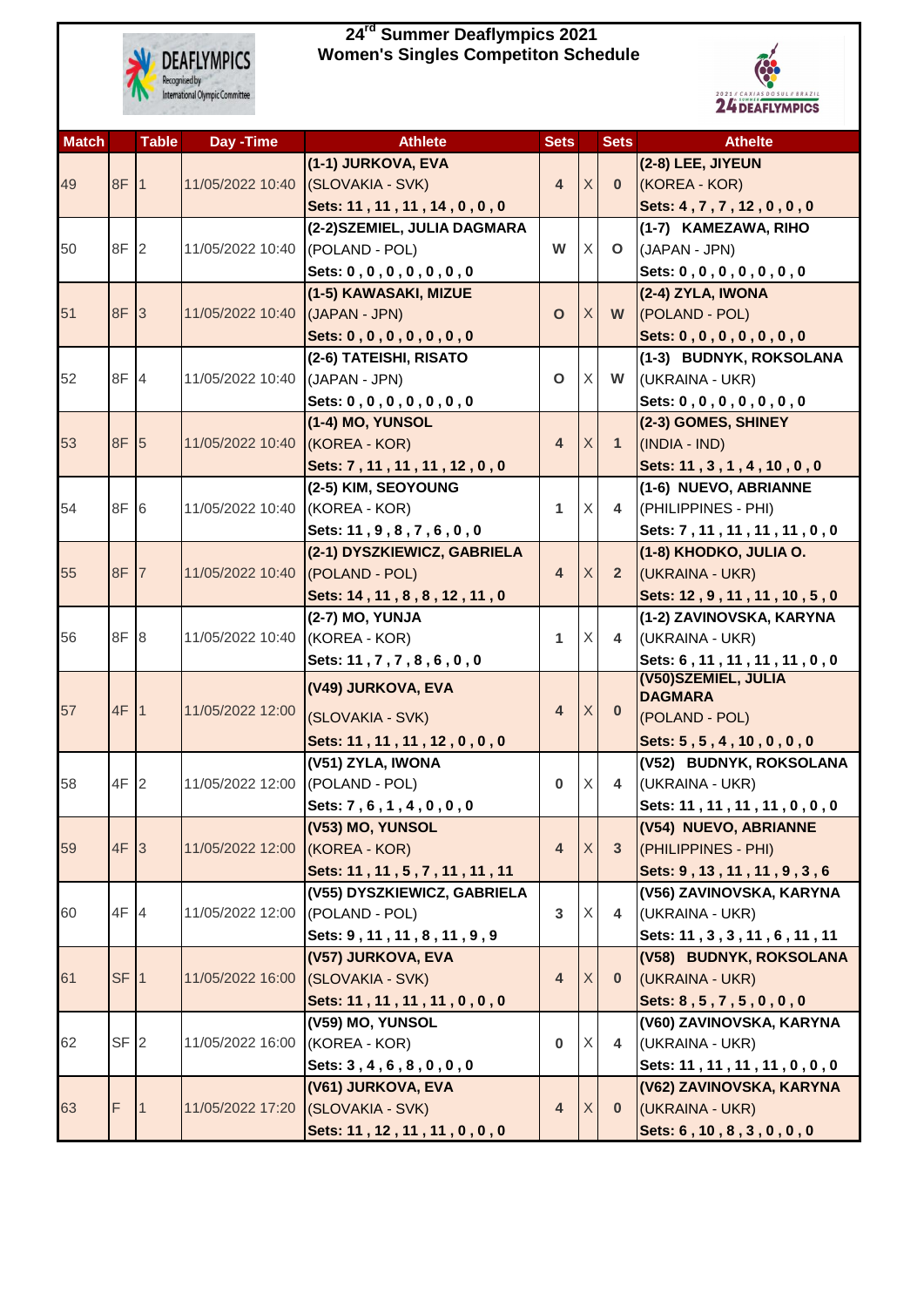| <b>24 DEAFLYMPICS</b>             |                | 24 <sup>rd</sup> Summer Deaflympics 2021 |                           |  | <b>DEAFLYMPICS</b><br>Recognised by<br>International Olympic Committee |
|-----------------------------------|----------------|------------------------------------------|---------------------------|--|------------------------------------------------------------------------|
|                                   |                | <b>FINAL RESULTS</b>                     |                           |  |                                                                        |
|                                   |                | <b>Women's Singles</b>                   |                           |  |                                                                        |
| <b>Position</b>                   | <b>Country</b> |                                          |                           |  | <b>Athletes</b>                                                        |
| 1 <sup>0</sup>                    |                | (SLOVAKIA - SVK)                         |                           |  | <b>JURKOVA, EVA</b>                                                    |
| (UKRAINA - UKR)<br>2 <sup>0</sup> |                |                                          | <b>ZAVINOVSKA, KARYNA</b> |  |                                                                        |
| 3 <sup>0</sup>                    |                | (UKRAINA - UKR)                          |                           |  | <b>BUDNYK, ROKSOLANA</b>                                               |
| 3 <sup>0</sup>                    |                | (KOREA - KOR)                            |                           |  | <b>MO, YUNSOL</b>                                                      |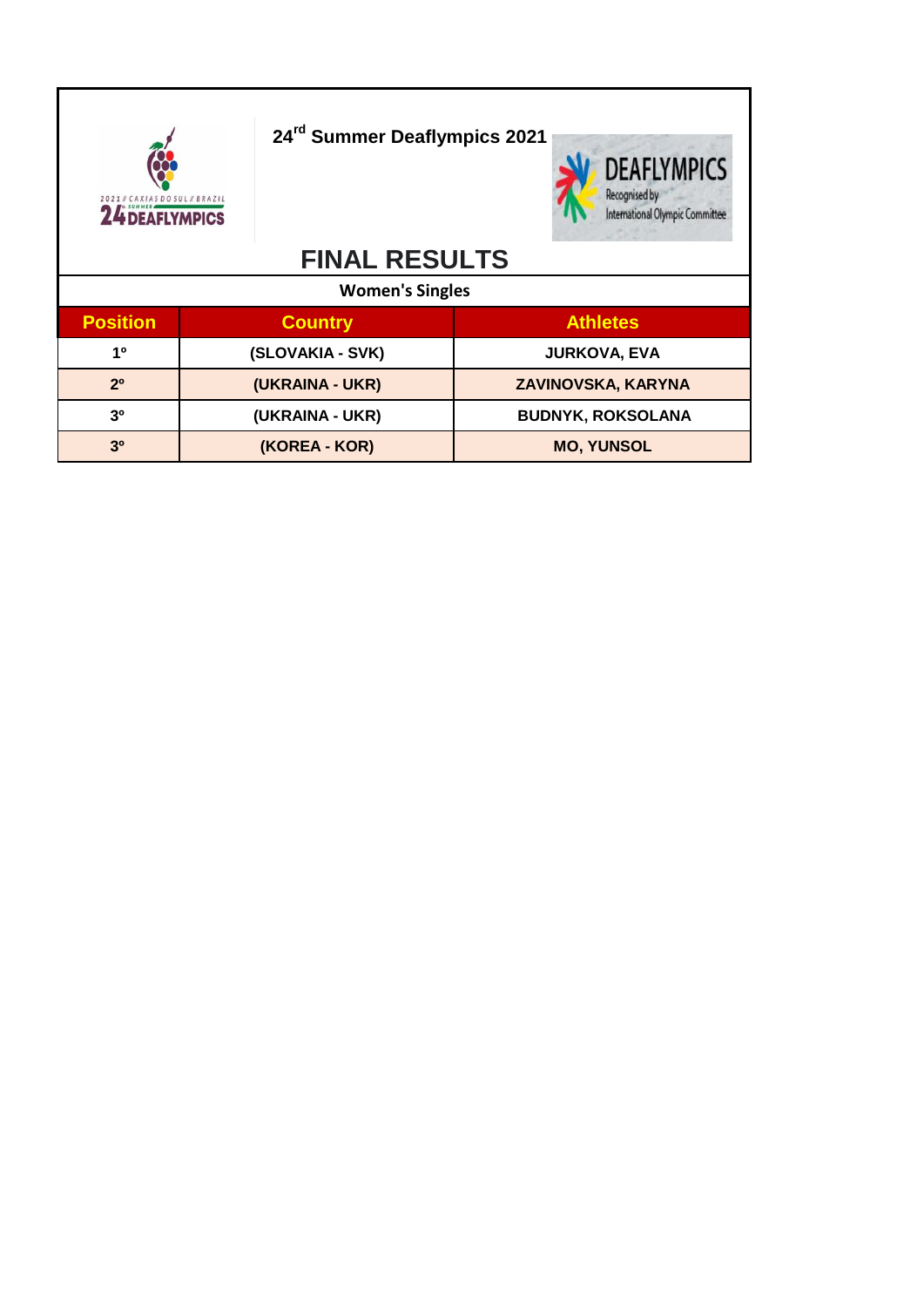

 **24rd Summer Deaflympics 2021**

 **Men's Singles Competiton Schedule**



| Men's Singles Competiton Schedule |  |  |
|-----------------------------------|--|--|
|-----------------------------------|--|--|

| <b>Match</b> |           | Table          | Day -Time                      | <b>Athlete</b>                 | <b>Sets</b>    |              | <b>Sets</b>                   | <b>Athelte</b>                 |
|--------------|-----------|----------------|--------------------------------|--------------------------------|----------------|--------------|-------------------------------|--------------------------------|
|              |           |                |                                | (2-12) - KUZMENKO, GRYGORII    |                |              |                               | (2-2) BENCSIK, GERGELY         |
| 89           | 16F       | $\vert$ 1      | 11/05/2022 10:00               | (UKRAINA - UKR)                | 4              | X            | $\mathbf{1}$                  | (HUNGARY - HUN)                |
|              |           |                |                                |                                |                |              |                               |                                |
|              |           |                |                                | Sets: 11, 11, 11, 6, 11, 0, 0  |                |              |                               | Sets: 3, 5, 2, 11, 6, 0, 0     |
|              |           |                |                                | (1-9) KRÄMER, LUKAS            |                |              |                               | (2-8) NADAMITSU, SHINTARO      |
| 90           | 16F       | 2              | 11/05/2022 10:00               | (AUSTRIA-AUT)                  | W              | X            | $\circ$                       | (JAPAN - JPN)                  |
|              |           |                |                                | Sets: 0, 0, 0, 0, 0, 0, 0      |                |              |                               | Sets: 0, 0, 0, 0, 0, 0, 0, 0   |
|              |           |                |                                | (2-6) LU, SHIH-CHIEH           |                |              |                               | (1-11) VELIIEV, ANTON          |
|              |           |                |                                |                                |                |              |                               |                                |
| 91           | 16F       | 3              | 11/05/2022 10:00               | (CHINESE TAIPEI - TPE)         | 4              | X            | $\mathbf{1}$                  | (UKRAINA - UKR)                |
|              |           |                |                                | Sets: 3, 14, 11, 12, 11, 0, 0  |                |              |                               | Sets: 11, 12, 8, 10, 8, 0, 0   |
|              |           |                |                                | (2-10) KUO, YUEH-TUNG          |                |              |                               | (2-4) TUTURA, MAREK            |
| 92           | 16F       | $\overline{4}$ | 11/05/2022 10:00               | (CHINESE TAIPEI - TPE)         | 4              | X            | 3                             | (SLOVAKIA - SVK)               |
|              |           |                |                                |                                |                |              |                               |                                |
|              |           |                |                                | Sets: 11, 8, 6, 11, 11, 11, 11 |                |              |                               | Sets: 4, 11, 11, 13, 8, 9, 8   |
|              |           |                |                                | (2-11) KAMEZAWA, FUMINORI      |                |              |                               | (2-3) BUDAVARI, ATTILA         |
| 93           | 16F       | 5              | 11/05/2022 10:00               | (JAPAN - JPN)                  | o              | X            | W                             | (HUNGARY - HUN)                |
|              |           |                |                                | Sets: 0, 0, 0, 0, 0, 0, 0, 0   |                |              |                               | Sets: 0, 0, 0, 0, 0, 0, 0, 0   |
|              |           |                |                                | (1-12) KRÄMER, CHRISTOPHER     |                |              |                               | (2-5) HEDLUND, ALBIN           |
| 94           | 16F       | 6              | 11/05/2022 10:00               |                                | 4              | X            | 0                             | (SWEDEN - SWE)                 |
|              |           |                |                                | (AUSTRIA-AUT)                  |                |              |                               |                                |
|              |           |                |                                | Sets: 12, 15, 11, 11, 0, 0, 0  |                |              |                               | Sets: 10, 13, 4, 9, 0, 0, 0    |
|              |           |                |                                | (2-7) ISKENDIROV, DANIYAR      |                |              |                               | (1-10) - LEE, CHANGJOON        |
| 95           | 16F       | $\overline{7}$ | 11/05/2022 10:00               | (KAZAHKSTAN - KAZ)             | $\bf{0}$       | X            | $\overline{4}$                | (KOREA - KOR)                  |
|              |           |                |                                | Sets: $6, 7, 3, 6, 0, 0, 0$    |                |              |                               | Sets: 11, 11, 11, 11, 0, 0, 0  |
|              |           |                |                                |                                |                |              |                               |                                |
|              |           |                |                                | (2-9) LEELAVIWAT, CHAYUD       |                |              |                               | (2-1) KIM, JONGKUK             |
| 96           | 16F       | 8              | 11/05/2022 10:00               | (THAILAND - THA)               | 0              | Χ            | 4                             | (KOREA - KOR)                  |
|              |           |                |                                | Sets: 9, 8, 8, 3, 0, 0, 0      |                |              |                               | Sets: 11, 11, 11, 11, 0, 0, 0  |
|              |           |                |                                | (1-1) KEINATH, THOMAS          |                |              |                               | (V89) - KUZMENKO, GRYGORII     |
| 97           | 8F        | $\mathbf{1}$   | 11/05/2022 11:20               | (SLOVAKIA - SVK)               | 4              | X            | $\mathbf{0}$                  | (UKRAINA - UKR)                |
|              |           |                |                                |                                |                |              |                               |                                |
|              |           |                |                                | Sets: 11, 12, 11, 11, 0, 0, 0  |                |              |                               | Sets: 5, 10, 4, 5, 0, 0, 0     |
|              |           | $\overline{2}$ |                                | (V90) KRÄMER, LUKAS            |                |              |                               | (1-5) YANG, JUNG-TSUNG         |
| 98           | 8F        |                | 11/05/2022 11:20               | (AUSTRIA-AUT)                  | 1              | X            | 4                             | (CHINESE TAIPEI - TPE)         |
|              |           |                |                                | Sets: 5, 2, 11, 4, 5, 0, 0     |                |              |                               | Sets: 11, 11, 8, 11, 11, 0, 0  |
|              |           |                |                                | (1-7) SZELIGA, ADRIAN          |                |              |                               | (V91) LU, SHIH-CHIEH           |
|              |           |                |                                |                                |                |              |                               |                                |
| 99           | 8F        | 3              | 11/05/2022 11:20               | (POLAND - POL)                 | $\mathbf{1}$   | X            | $\overline{4}$                | (CHINESE TAIPEI - TPE)         |
|              |           |                |                                | Sets: 6, 6, 6, 11, 2, 0, 0     |                |              |                               | Sets: 11, 11, 11, 8, 11, 0, 0  |
|              |           |                |                                | (V92) KUO, YUEH-TUNG           |                |              |                               | (1-3) WANG, YI-HSIANG          |
| 100          | 8F        | $\overline{4}$ | 11/05/2022 11:20               | (CHINESE TAIPEI - TPE)         | $\overline{2}$ | X            | 4                             | (CHINESE TAIPEI - TPE)         |
|              |           |                |                                |                                |                |              |                               |                                |
|              |           |                |                                | Sets: 11, 7, 7, 11, 9, 8, 0    |                |              |                               | Sets: 8, 11, 11, 9, 11, 11, 0  |
|              |           |                |                                | (1-4) OVCHARENKO, MAKSYM       |                |              |                               | (V93) BUDAVARI, ATTILA         |
| 101          | 8F        | 5              | 11/05/2022 11:20               | (UKRAINA - UKR)                | 4              | X            | $\mathbf{0}$                  | (HUNGARY - HUN)                |
|              |           |                |                                | Sets: 11, 11, 11, 11, 0, 0, 0  |                |              |                               | Sets: 6, 3, 9, 4, 0, 0, 0      |
|              |           |                |                                | (V94)KRÄMER, CHRISTOPHER       |                |              |                               | (1-6) OH, SEUK                 |
| 102          | 8F        | 6              | 11/05/2022 11:20               |                                | 4              | Χ            | 0                             | (KOREA - KOR)                  |
|              |           |                |                                | (AUSTRIA-AUT)                  |                |              |                               |                                |
|              |           |                |                                | Sets: 11, 11, 13, 11, 0, 0, 0  |                |              |                               | Sets: 3, 7, 11, 6, 0, 0, 0     |
|              |           |                |                                | (1-8) SHIN, CHEOLIJN           |                |              |                               | (V95) - LEE, CHANGJOON         |
| 103          | 8F        | $\overline{7}$ | 11/05/2022 11:20 (KOREA - KOR) |                                | 0              | $\mathsf{X}$ | 4                             | (KOREA - KOR)                  |
|              |           |                |                                | Sets: 7, 7, 9, 5, 0, 0, 0      |                |              | Sets: 11, 11, 11, 11, 0, 0, 0 |                                |
|              |           |                |                                | (V96) KIM, JONGKUK             |                |              |                               | (1-2) ZAKLADNYI, GENNADII      |
| 104          |           |                |                                |                                |                |              |                               |                                |
|              | 8F        | 8              | 11/05/2022 11:20               | (KOREA - KOR)                  | 1              | X            | 4                             | (UKRAINA - UKR)                |
|              |           |                |                                | Sets: 16, 4, 12, 6, 5, 0, 0    |                |              |                               | Sets: 11, 11, 14, 11, 11, 0, 0 |
|              |           |                |                                | (V97) KEINATH, THOMAS          |                |              |                               | (V98) YANG, JUNG-TSUNG         |
| 105          | 4F        | $\mathbf{1}$   | 11/05/2022 15:20               | (SLOVAKIA - SVK)               | 4              | X            | $\mathbf{0}$                  | (CHINESE TAIPEI - TPE)         |
|              |           |                |                                | Sets: 11, 11, 11, 11, 0, 0, 0  |                |              |                               | Sets: 8, 5, 9, 9, 0, 0, 0      |
|              |           |                |                                |                                |                |              |                               |                                |
|              |           |                |                                | (V99) LU, SHIH-CHIEH           |                |              |                               | (V100) WANG, YI-HSIANG         |
| 106          | 4F        | 2              | 11/05/2022 15:20               | (CHINESE TAIPEI - TPE)         | 3              | X            | 4                             | (CHINESE TAIPEI - TPE)         |
|              |           |                |                                | Sets: 4, 4, 11, 11, 6, 11, 14  |                |              |                               | Sets: 11, 11, 8, 3, 11, 5, 16  |
|              |           |                |                                | (V101) OVCHARENKO, MAKSYM      |                |              |                               | (V102)KRÄMER, CHRISTOPHER      |
| 107          | 4F        | 3              | 11/05/2022 15:20               | (UKRAINA - UKR)                | $\mathbf{1}$   | X            | 4                             | (AUSTRIA-AUT)                  |
|              |           |                |                                |                                |                |              |                               |                                |
|              |           |                |                                | Sets: 3, 11, 8, 8, 14, 0, 0    |                |              |                               | Sets: 11, 6, 11, 11, 16, 0, 0  |
|              |           |                |                                | (V103) - LEE, CHANGJOON        |                |              |                               | (V104) ZAKLADNYI, GENNADII     |
| 108          | 4F        | 4              | 11/05/2022 15:20               | (KOREA - KOR)                  | 4              | X            | $\mathbf{2}$                  | (UKRAINA - UKR)                |
|              |           |                |                                | Sets: 5, 11, 9, 11, 11, 11, 0  |                |              |                               | Sets: 11, 9, 11, 7, 7, 8, 0    |
|              |           |                |                                |                                |                |              |                               |                                |
|              |           |                |                                | (V105) KEINATH, THOMAS         |                |              |                               | (V106) WANG, YI-HSIANG         |
| 109          | <b>SF</b> | 3              | 11/05/2022 16:00               | (SLOVAKIA - SVK)               | 4              | X            | 0                             | (CHINESE TAIPEI - TPE)         |
|              |           |                |                                | Sets: 11, 11, 11, 11, 0, 0, 0  |                |              |                               | Sets: 5, 4, 7, 5, 0, 0, 0      |
|              |           |                |                                | (V107)KRÄMER, CHRISTOPHER      |                |              |                               | (V103) - LEE, CHANGJOON        |
| 110          | SF        | 4              |                                | (AUSTRIA-AUT)                  | 2              | Χ            | 4                             | (KOREA - KOR)                  |
|              |           |                | 11/05/2022 16:00               |                                |                |              |                               |                                |
|              |           |                |                                | Sets: 6, 13, 3, 7, 11, 9, 0    |                |              |                               | Sets: 11, 11, 11, 11, 3, 11, 0 |
|              |           |                |                                | (V109) KEINATH, THOMAS         |                |              |                               | (V110) - LEE, CHANGJOON        |
| 111          | F         | $\overline{2}$ | 11/05/2022 17:20               | (SLOVAKIA - SVK)               | W              | X            | o                             | (KOREA - KOR)                  |
|              |           |                |                                | Sets: $0, 0, 0, 0, 0, 0, 0$    |                |              |                               | Sets: 0, 0, 0, 0, 0, 0, 0      |
|              |           |                |                                |                                |                |              |                               |                                |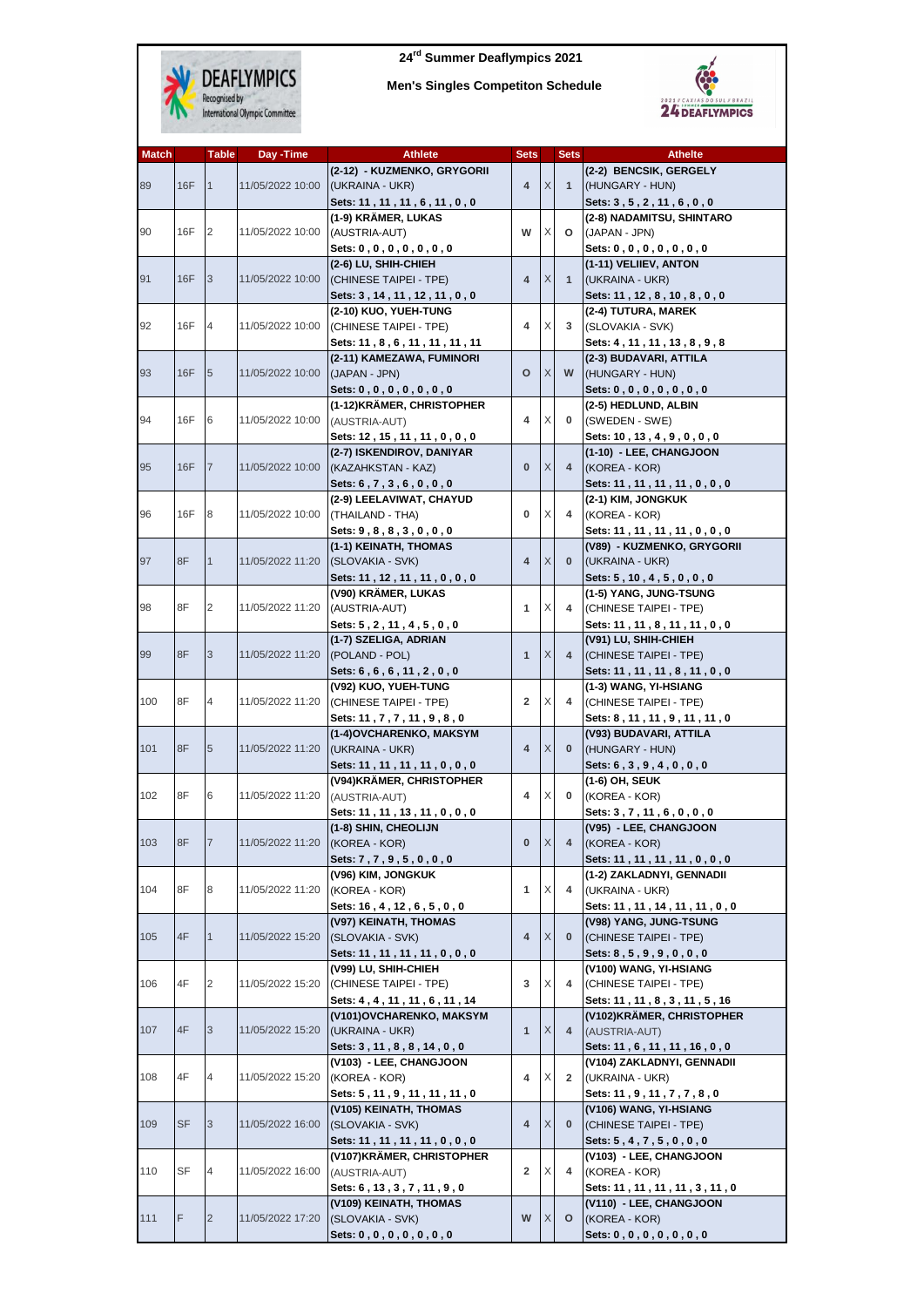SDO SUL // BRAZIL 2021 / CAXIAS DO SUL / BRAZIL

**24rd Summer Deaflympics 2021**



## **FINAL RESULTS**

|                 | <b>Men's Singles</b>   |                            |  |  |  |  |  |  |
|-----------------|------------------------|----------------------------|--|--|--|--|--|--|
| <b>Position</b> | <b>Country</b>         | <b>Athletes</b>            |  |  |  |  |  |  |
| 10              | (SLOVAKIA - SVK)       | <b>KEINATH, THOMAS</b>     |  |  |  |  |  |  |
| $2^{\circ}$     | (KOREA - KOR)          | <b>LEE, CHANGJOON</b>      |  |  |  |  |  |  |
| 3 <sup>0</sup>  | (CHINESE TAIPEI - TPE) | <b>WANG, YI-HSIANG</b>     |  |  |  |  |  |  |
| 3 <sup>0</sup>  | (AUSTRIA-AUT)          | <b>KRÄMER, CHRISTOPHER</b> |  |  |  |  |  |  |